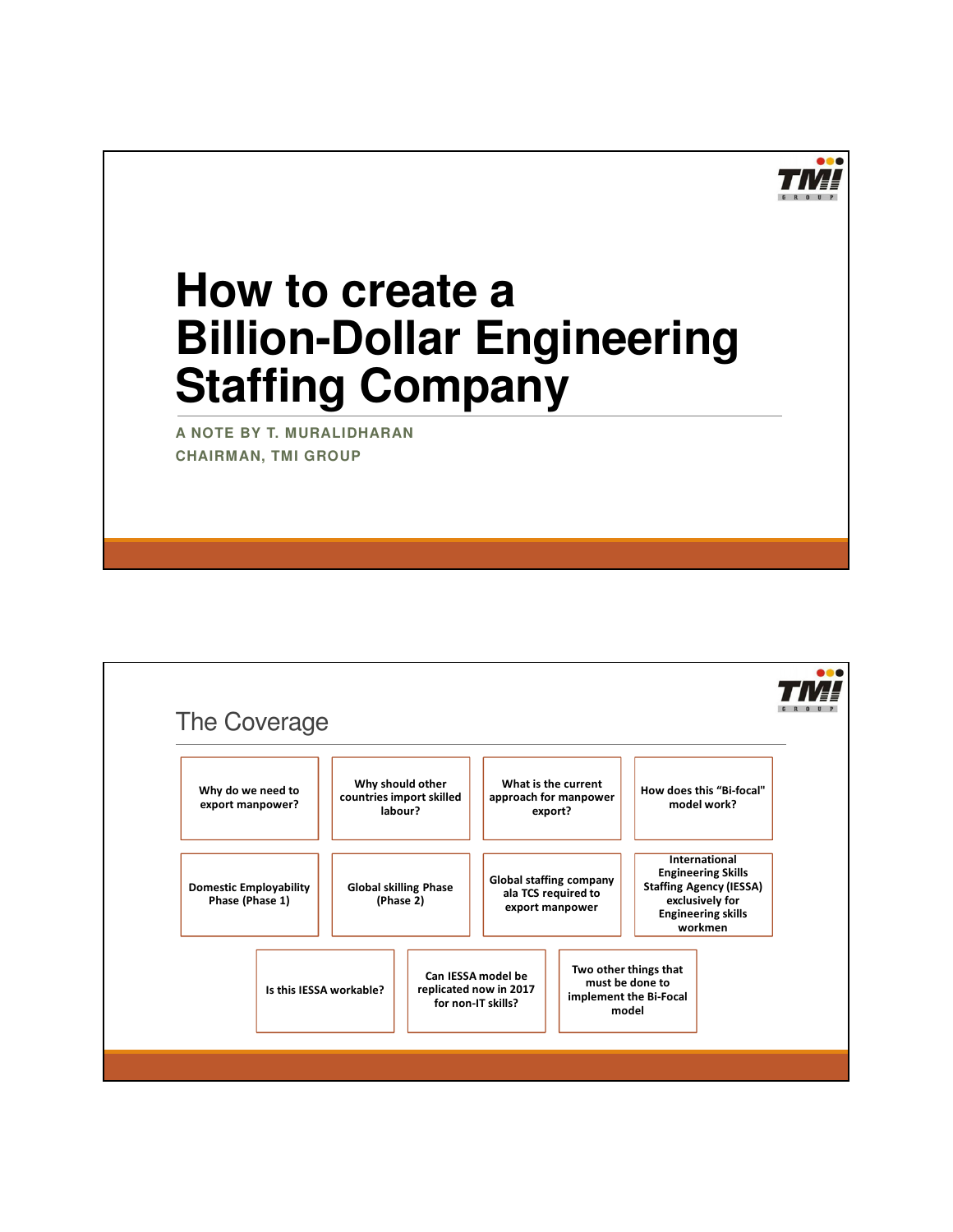### Turning skill capital of world Rely on a twin approach of short, customised training for domestic employability and a longer one for global skills certification

In the next decade, India will have a surplus labour force of 4-5 crore. India can bridge the global labour shortage if the youth are imparted the right skill sets — Prime Minister Modi said while launching the Skill India initiative in July 2015. He said if China is the world's 'Factory', India should be the world's 'Skill Capital'. Where are we against this objective in 2018? In my opinion, it is yet to take off because we have adopted a wrong approach. Here, I examine the reasons and propose a new approach to make it happen.

#### Export Manpower

Simple. We cannot create enough jobs every year for the 18 million people who are looking for non-farm jobs, including 12 million fresh youth joining the workforce on attaining the working age and over 6 million migrating from agriculture. Against this demand, we have created 2-4 million jobs a year. The Economic Survey 2018 forecast that India will add 7 million jobs in 2017-18. Even if we create 7 million jobs per year, we are still short by 11 million. So we have no choice but to export manpower.

#### Why Others Will Welcome

Simple. Demographics of the ageing population and changing dynamics of skill requirements. Traditionally, the Middle East and Africa are the destinations for Indian youth. Many new countries like Japan, EU, Germany, Australia and South America are ageing and are also not able to attract youth to certain skilled occupations due to poor employment terms. Even robots cannot kill the demand for these occupations in the next 10 years. So, these countries will have to relax their visa norms to attract foreign workers.

Japan, which is hosting 2020 Olympics, will need skilled manpower in areas such as construction and hospitality. It will amend its visa regime to allow foreign labour and over one lakh Indians are expected to be a part of the skilled workforce for the Games. Some 10,000 young workers from India will arrive in Tokyo soon under the Skill Development Ministry's Technical Intern Training Programme with Japan's International Training Cooperation Organisation. This is in addition to the workforce required to meet the on-going demand for people in certain occupations.

#### Current Approach

The current strategy is to identify youth, skill them and export them 'as is – where is'.

Many States have created government organisations (not PPP) to source and even train workforce prior to departure. They even provide consular support in the 'destination' country.

Unfortunately, this is not working because of

three reasons:

- Government cannot operate with the agility of a private enterprise
- Current focus is on freshly trained skilled workmen whereas the demand is for experienced and globally certified workmen. Japanese apprenticeship model is very rare
- Role of export agent ends when a migrant worker lands in the 'destination' county and critical support system during the migrant's tenure is absent

#### Bi-focal Model

Is there another approach? Yes. Let me present my bi-focal model. In this model, skill training is divided into two phases a short, customised training for domestic employability for freshers and a second phase, which will be long and lead to global skills certification programme for experienced workmen. India should export workmen after the second phase who will be replenished by workmen coming out of the first phase.

#### Domestic Employability Phase (Ph I)

Here the employer drives curriculum, quality norms and certification, pre-assessment and guarantees a job on course completion. Training will be short, since it will be customised for a single employer and a single job role. The training pedagogy will be focused on producing day one productive people. Employer must pay for sourcing and training costs while student should invest for his stay and living costs. Employer can claim refund for the costs from the government after a 90-day retention.

The government will provide subsidised accommodation by setting up (in PPP) working men/women hostels and expense support for first work month.

#### Global Skilling Phase (Ph II)

In this, sector skill councils will drive and define global skill standards. Training will be for over two years in eight quarters, for global certifications, in two or three stages. Employee pay hikes will be linked to sector skill council certification stages achieved during the two years. Skilled workforce will also be trained in English or one other foreign language essential for migration along with global skills in these two years.

Any skilled and experienced (with minimum two years of work experience) employee has the option to sign for the Phase 2 of the programme and must meet the prequalification criteria. Training will happen on employer premises or at the nearest global ITI centre. Government must invest in capital expenditure required for training and senior employees will be trainers. Employee and government will share the training costs.

Employer will first pay for the training and claim the government share through skill refunds.

#### New Bodies

These two-phase solution requires a manpower export agency (see graphics for criteria). Besides, to implement the model, India will have to create an International Engineering Skills Staffing Agency (IESSA) exclusively for engineering skills workmen (see graphics on contours).

#### Is IESSA workable?

Yes. India's success in IT industry is due to TCS, which commenced as an onsite staffing agency for IT roles — crudely called 'body shopping' in the late 80s. Later, others like Infosys, Wipro and HCL mastered the art. Market valuation of TCS stood at Rs 6 lakh crore (\$90 billion) in Jan 2018. IESSA valuation will also reach a billion dollar within 10 years and provide a handsome exit to investors.

#### IESSA for non-IT skills

We can replicate the IFSSA model for skills in engineering, construction and services sectors like hospitality. Indian workforce has a great track record in the Middle East and hence migration or working outside India is not only socially acceptable but also preferred.

Two other things that must be done to implement the bi-focal model:

- Bi-lateral country level agreements: Government of India needs to negotiate with global skilled workforce programme/ temp-migration through ILO and enable multilateral and country-to-country agreements to export manpower after Phase II training
- Large corporates must participate: They must join as investors and sign up for Phase II. The government can sign up a large number of big and MSME employers for this programme. The biggest benefit for the employers is salary capping. For example, if all workmen in a skillset after three years' exit after Phase II to IESSA and the exiting employees are replaced with entry-level fresh employees coming out of Phase I, then the salary of workmen will remain capped. This will make the employer more competitive. Unionisation issues will be minimised due to low residency of the workforce.

The government must move quickly if it wants India to become the skill capital of the world.

*(The author is Chairman – TMI Group; participant – Global Forum for Migration & Development)*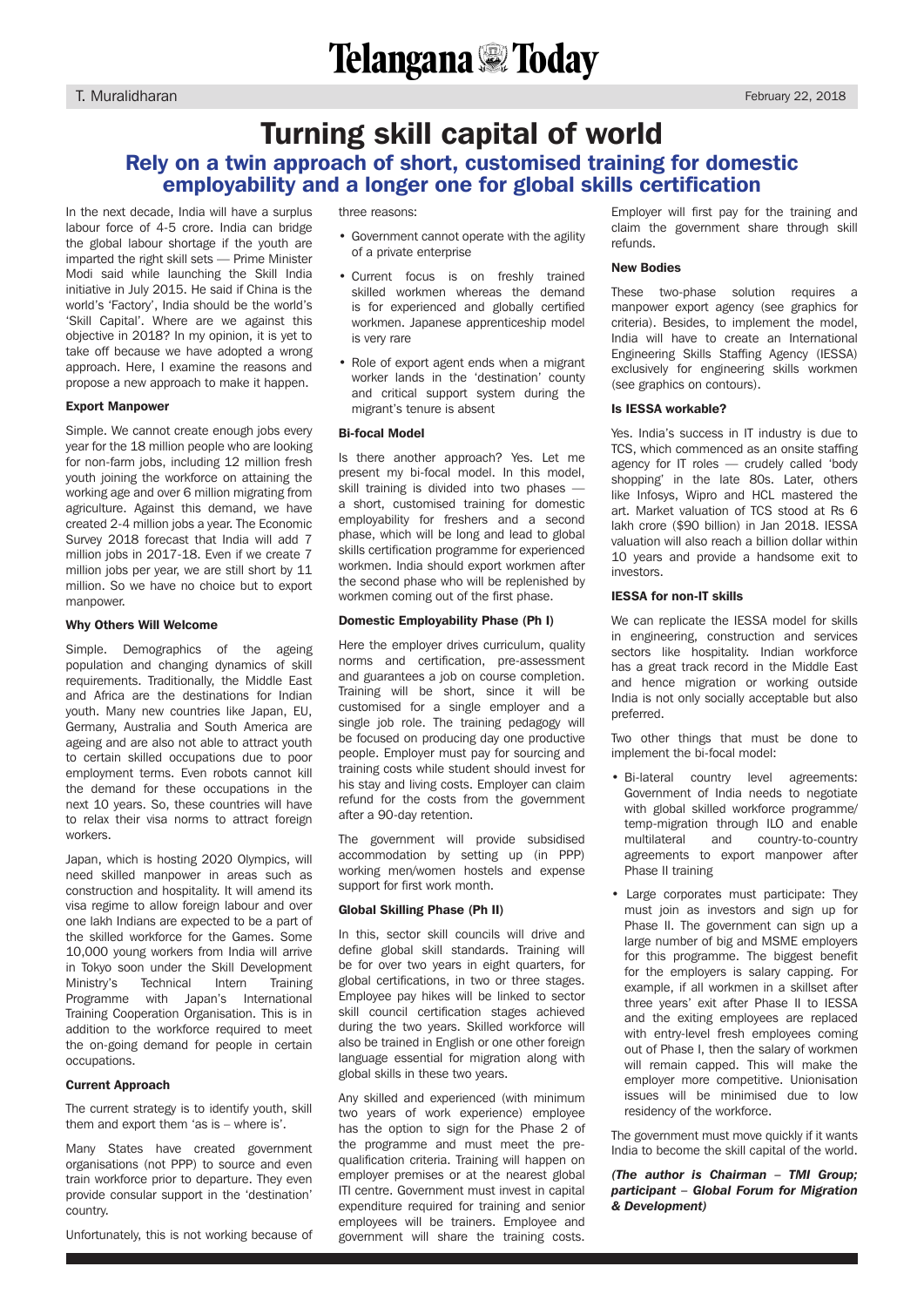

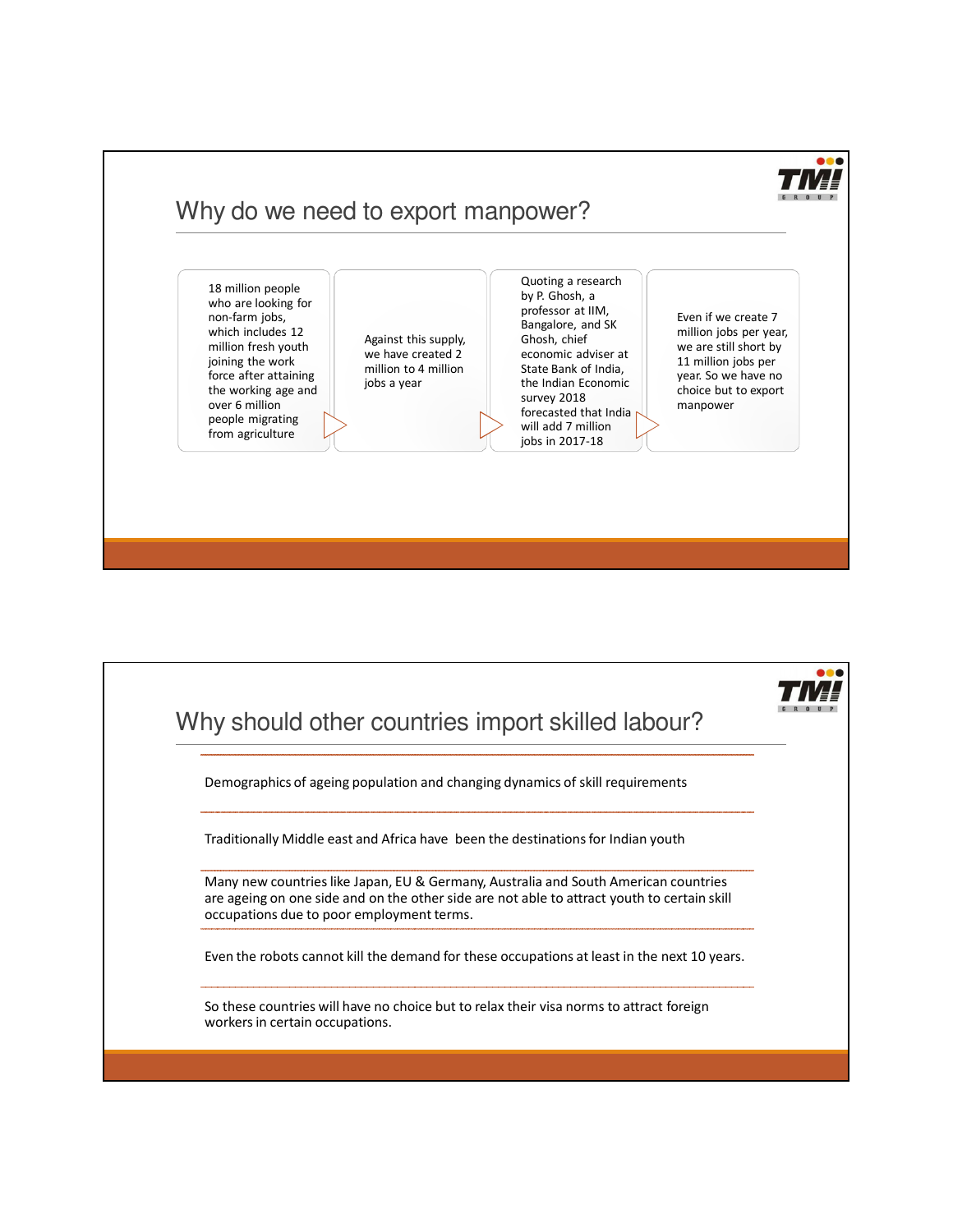

# Japan is a classic example

**Japan is hosting the 2020 Olympics and therefore needs skilled manpower in construction, hospitality etc.** 

**10,000 young workers from India will arrive in Tokyo soon under the Skill Development Ministry's Technical Intern Training Program (TITP) with Japan's International Training Cooperation Organisation (JITCO).**

**Japan will amend its visa regime to allow foreign labour and over one lakh Indians are expected to be part of the skilled workforce for the 2020 Tokyo Olympic Games.** 

**This is in addition to the workforce required for on-going demand for people in certain occupations**

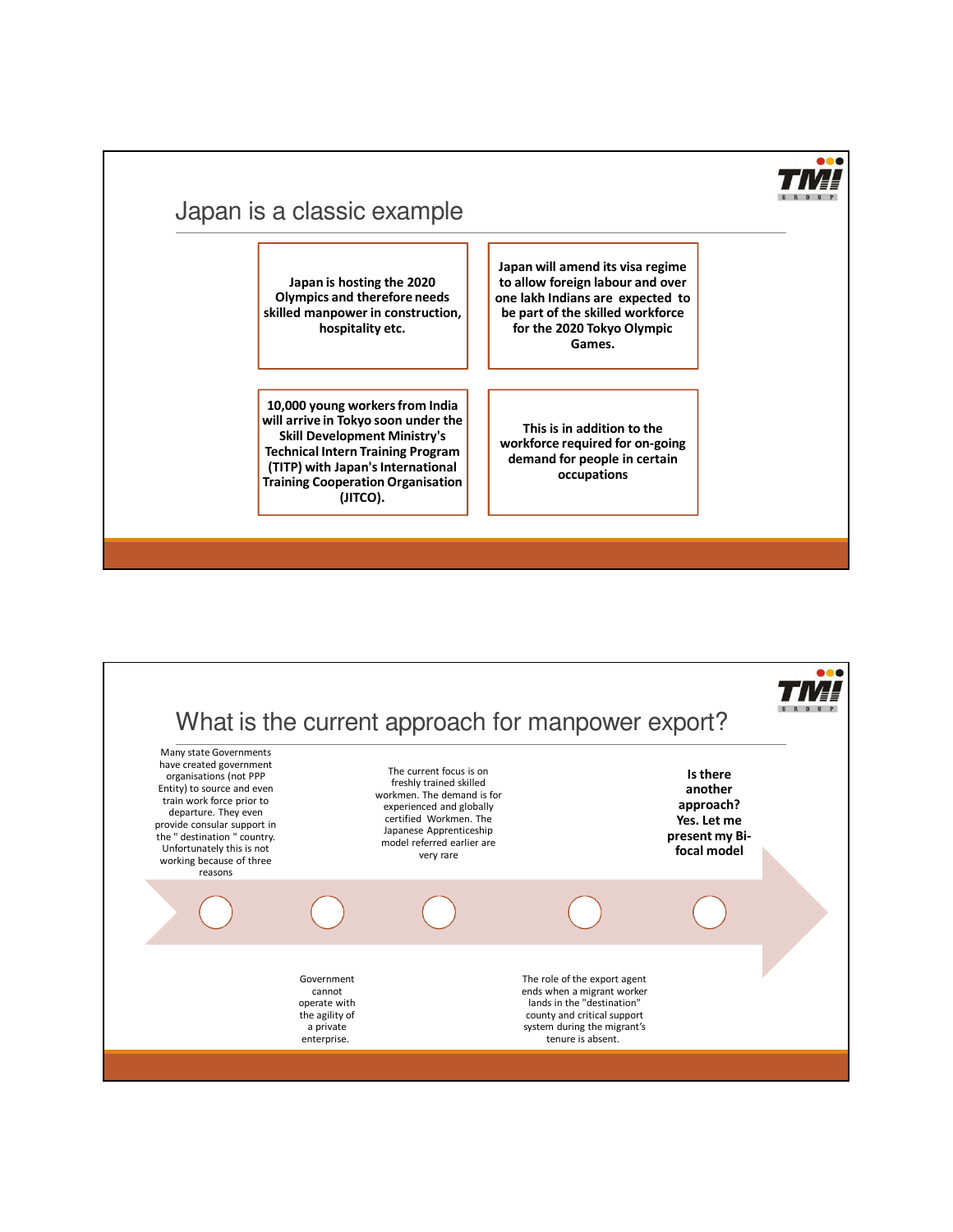

How does this "Bi-focal" model work?

| In this      |
|--------------|
| model, skill |
| training is  |
| broken into  |
| two phases   |

The first phase, a short, customised training for domestic employability for freshers

a second phase which will be long and will lead to GLOBAL skills certification program for experienced workmen.

**India will export workmen after the second phase who will replenished by workmen coming out of the first phase**

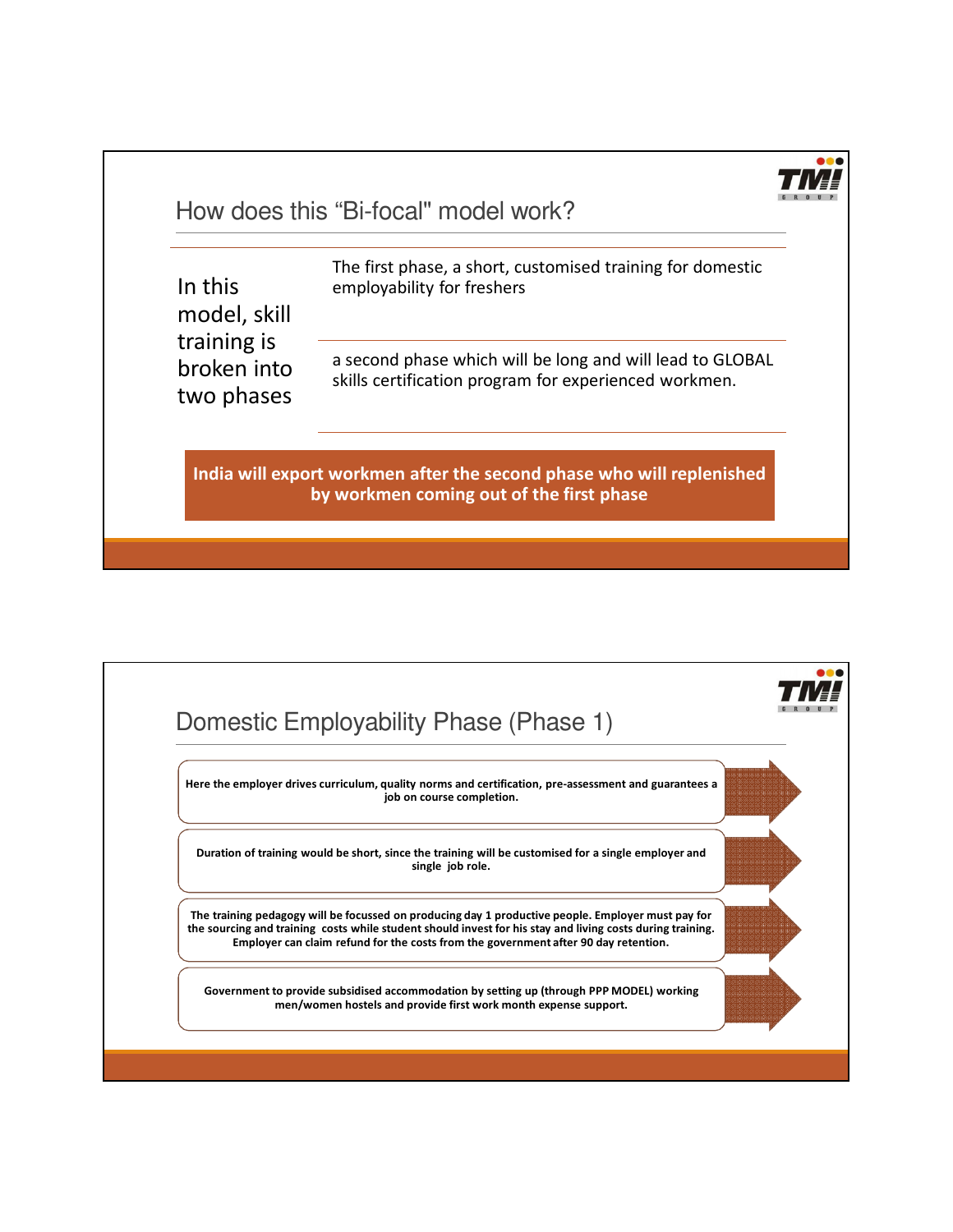

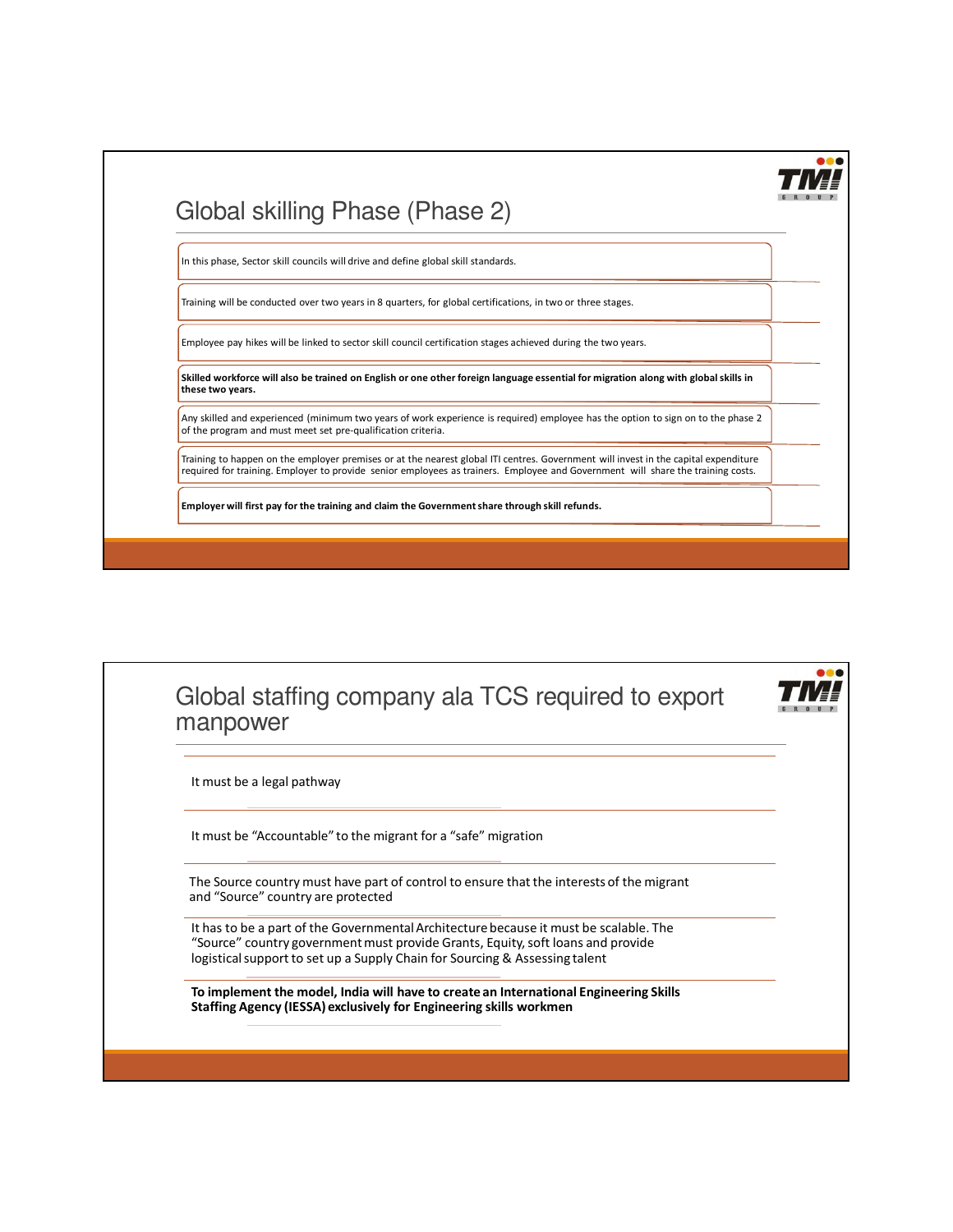

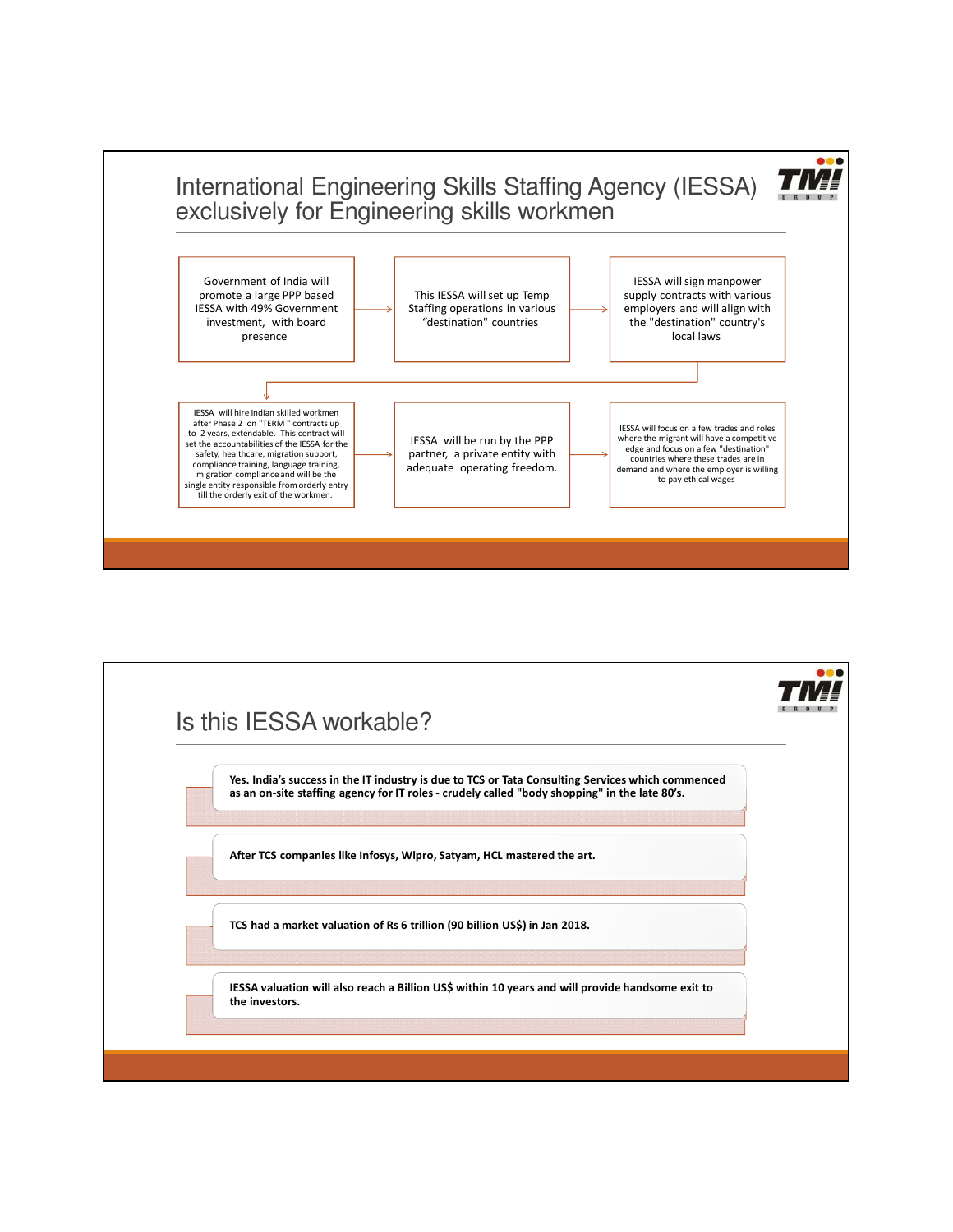

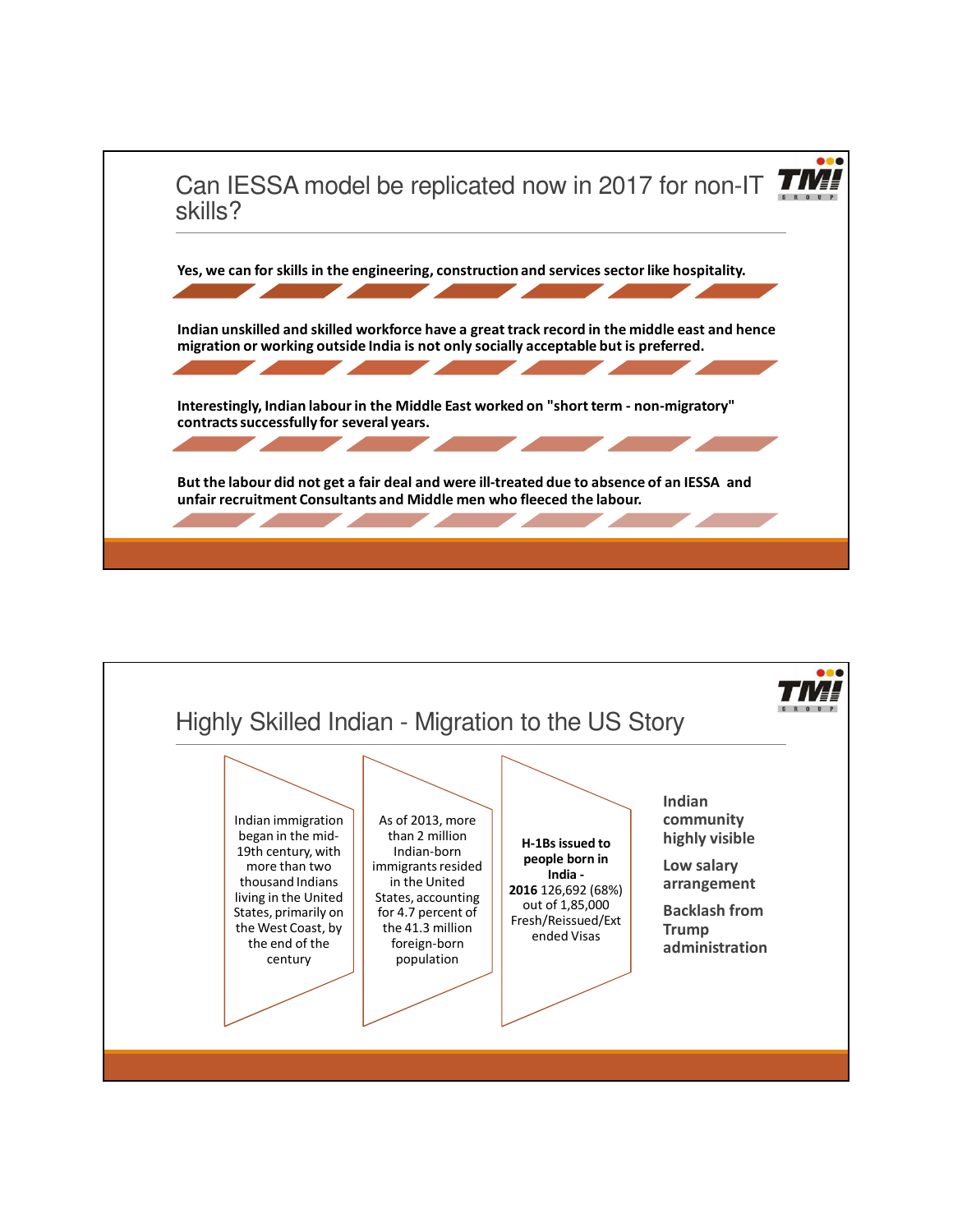# Semi & Un-Skilled Indian - Migration to Saudi Arabia **Story**

**Indians in Saudi Arabia (**3 million in 2015) are the largest community of expatriates in Saudi Arabia.

India and Saudi Arabia signed an agreement to manage and organize the recruitment of domestic workers in January 2014. Between January 2014 and April 2016, **500,000 Indians** moved to Saudi Arabia for employment

The agreement (**short-term – typically two years**) includes a provision which stipulates that sponsors must pay a guarantee of US \$2,500 for each Indian worker they recruit



Two other things that must be done to implement the Bi-Focal model



## Bi-lateral country level agreements

Government of India will negotiate global skilled workforce program/tempmigration through ILO, multilateral and country to country agreements to export manpower after Phase 2 training.

### Large Private sector corporates must participate

Both as investors and sign up for Phase 2 of the program. Government will sign up large number of big and MSME employers into this program. The biggest benefit to the employers is salary capping.

For example, if all workmen in a skill set after three years exit after phase 2 to IESSA and the exiting employees are replaced with entry level fresh employees coming out of Phase 1, then the salary of workmen will remain capped. This will make the employer more competitive. Unionisation issues will be minimised due to low residency of the workforce.